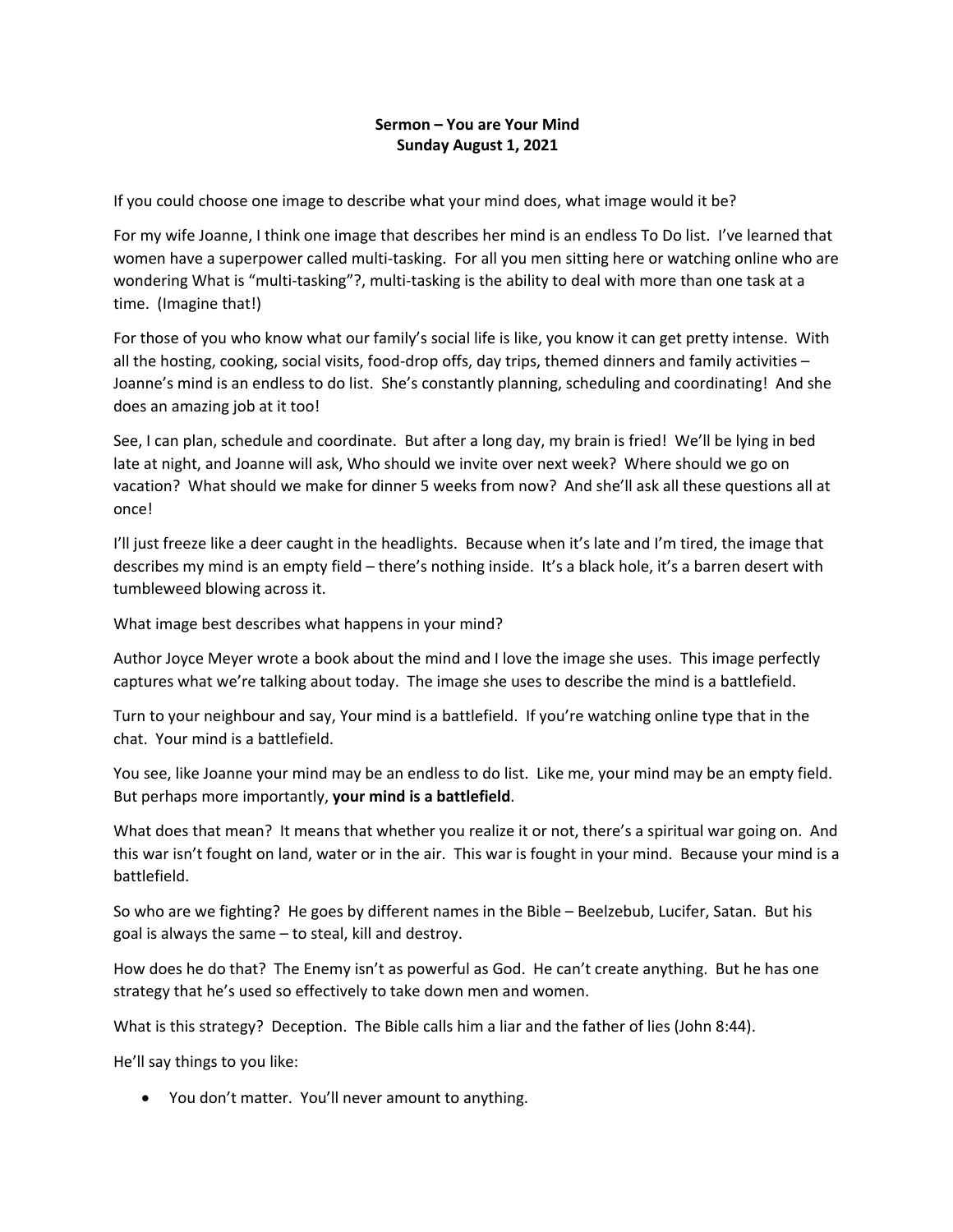- You know that sin you've been trying to hide? God could neve forgive you for that.
- You'll never get it right. In fact, you'll never do anything right.
- No one loves you. You're just unlovable.

# Pastor Rick Warren says, **"Satan knows that if he can keep you from being** *you,* **who God made you to be, if he can hide your true identity, if he can distort your true identity, [then] he can destroy what God intended for you to be..."**

Satan is actually so good at deceiving us that most of the time, we don't even realize we're deceived. We just think, This is simply the way things are.

How does this happen? It starts when he whispers a lie. You think about it. Then you dwell on it. Then you repeat it over and over to yourself. That little seed that was planted in your mind, takes root and begins to grow.

And over time, Satan doesn't need to do anything. He doesn't need to tell you lies anymore. Why? Because you're telling yourself those lies. But of course you don't think they're lies. You just think, this is just who I am.

- I'm just worthless.
- I'm not good enough.
- I could never do it.

Last year, identity theft was one of the fastest growing crimes in the States. 47 percent of Americans had their identities stolen. As a result, over \$500 billion dollars was lost.

How many of you realize that right now, **Satan is trying to steal your identity**. He plants lies in your mind. And then he gets you to repeat them to yourself until you think they're true. That's when you lose your identity.

But when you lose your identity, you lose a lot more than just money. You lose the most important thing about you - who you are in Christ. Because as long as you believe these lies,

- You'll never experience God's abundant life.
- You'll never discover your calling.
- You'll never become who you were meant to be.

So what do you do when the Enemy attacks? What do you do when he tries to steal your identity?

We're in a series called *Who God Says You Are.* This series is about identity. Every week, we're exploring a different factor that shapes who we are.

We hope this series will help you understand these factors better so that you can establish your identity more deeply not in who others say you are, not in who Satan says you are but in who God says you are.

Your mind is a battlefield and Satan is trying to steal your identity.

So how do you fight the battle taking place in your mind?

In his letter to the Corinthians, the Apostle Paul offers these thoughts.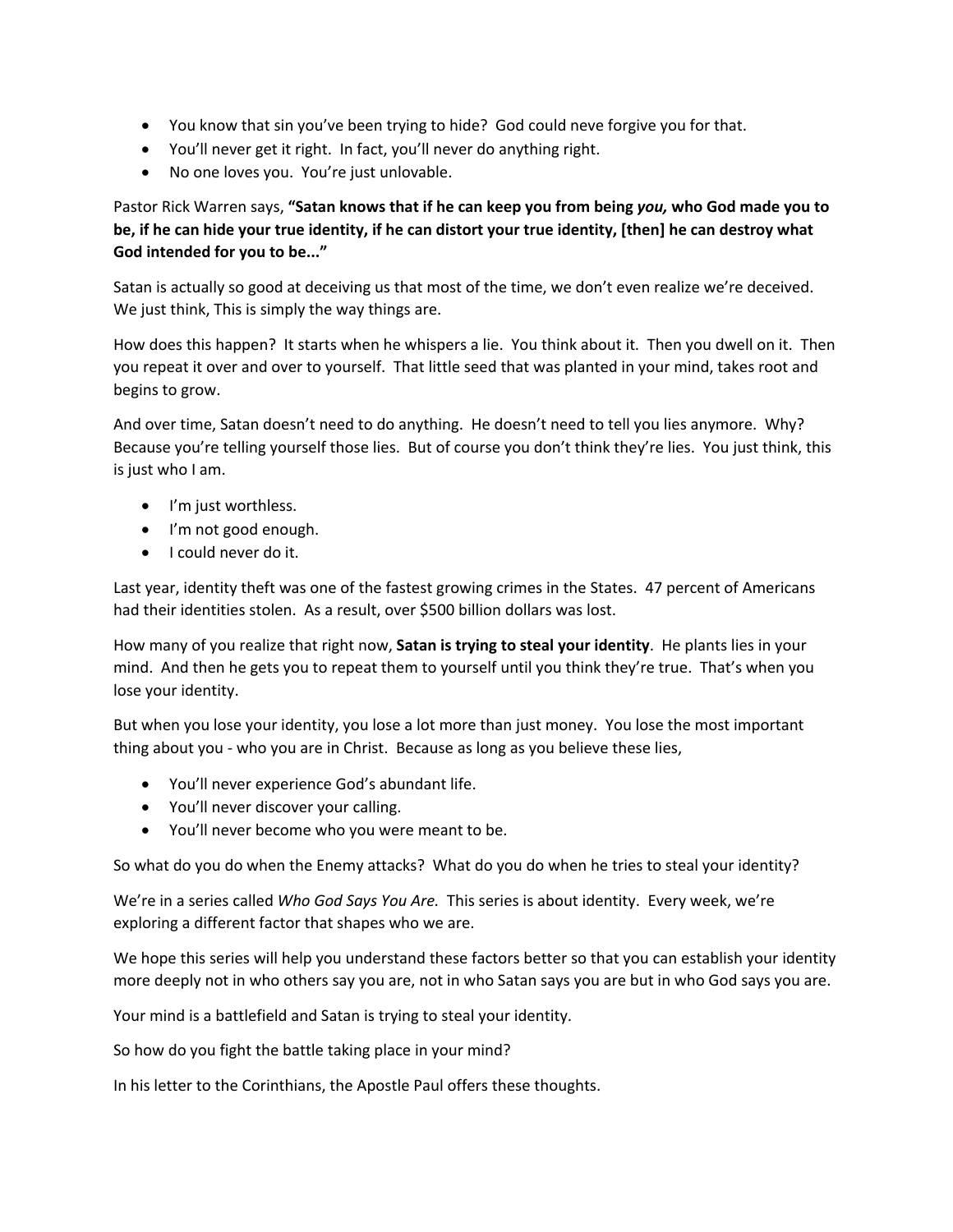**For though we live in the world, we do not wage war as the world does. The weapons we fight with are not the weapons of the world. On the contrary, they have divine power to demolish strongholds. We demolish arguments and every pretension that sets itself up against the knowledge of God, and we take captive every thought to make it obedient to Christ.**

### **(2 Corinthians 10:3-5)**

The word Paul uses to describe the Enemy's strategy of deception is the word stronghold.

What's a stronghold? This term appears over 50 times in the Bible. It refers to a military fortress that's difficult to attack. These fortified dwellings were used as a means of protection or as a base of attack.

On the screen is a picture of an ancient stronghold. In Bible times strongholds were usually caves located high along the mountainside.

#### **[PPT: Stronghold image]**

But Paul says that there are spiritual strongholds. These strongholds aren't located in caves or behind thick walls. They're located in your mind. They exist in your thought-patterns.

Your mind is a battlefield. And your enemy wants you to believe the lies he tells you. The Bible says that Satan is cunning and crafty. He'll patiently set up his trap. And he'll slowly shape your thinking one lie at a time.

Why does he do that? He does that to establish a stronghold. To make you believe something that isn't true. Because once he's established this stronghold, he can attack you whenever he wants.

Aristotle once said, "you are what you repeatedly do." This can apply to your mind as well. You are what you repeatedly think.

There's a lot of scientific evidence for this. The human brain consists of more than 10 billion neurons. That's a lot of neurons! Of course that's only half of the neurons Pastor Andrew has and it's more than double the neurons that I have.

But every time you have a thought, a chemical change happens in your brain. There's an electrical firing between the neurons in your brain which creates a neuropathway. These neuropathways then create the reality you experience in your mind.

But here's the problem. To your brain, it doesn't matter whether the thought you think is true or not. Your brain will process it the same way.

So what does this mean? It means that whether you believe a truth or a lie, either way, your brain will take that thought and create the reality you experience. And like building a habit, the more you think that thought, the easier it becomes to believe and the more real it becomes for you in your mind.

For example, let's say your friend lets you down. Maybe they were just busy, they probably didn't mean to hurt you. But instead of considering their side or recognizing that we all make mistakes, the thought that forms in your mind is this, "people can't be trusted".

Wherever you go, you look for evidence to confirm your bias. And whenever you see it, you say, See, I knew it! People can't be trusted. Friends will always let you down. And so what happens?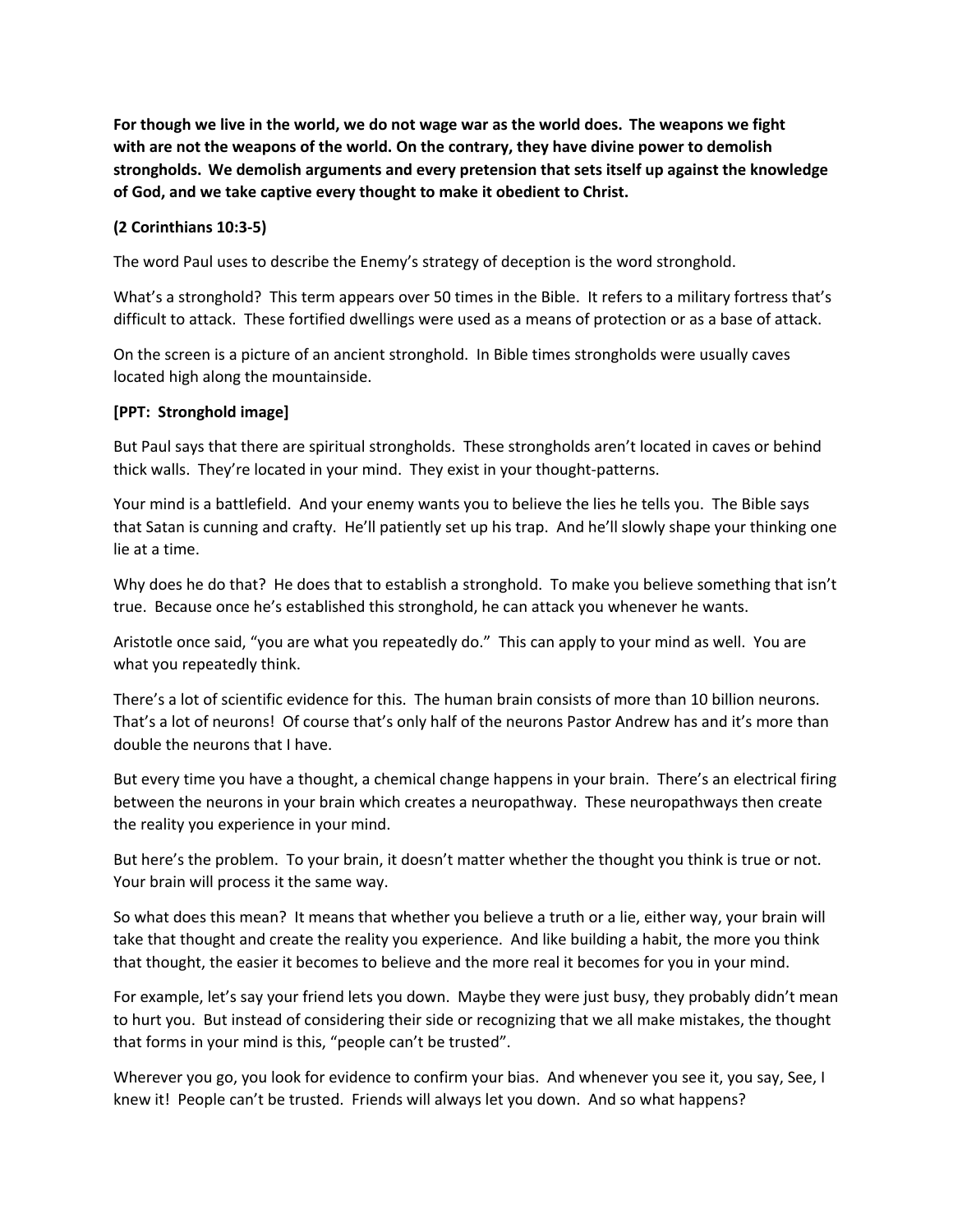You live your life as if that thought were true. You become cynical, untrusting and lonely.

This thought has become a stronghold. It's created the reality you experience.

How many of you know that the Enemy is trying to create a stronghold in your mind? He's always wants you to believe lies like:

- I'll never succeed.
- Things always work out for others but never for me.
- I'll be stuck in this rut forever.

Here's the thing.

- If you think you'll never succeed, guess what? You probably won't.
- If you think you're a victim, you'll learn to act like one.
- If you think you'll always be stuck, you'll never have hope.

As long as you believe these lies, you'll never experience God's abundant life.

So how do you break the strongholds?

I'd like to suggest **4 Strategies For Fighting the Battle In Your Mind.**

The first strategy is to **Name the lie**.

Paul says, we take captive every thought to make it obedient to Christ (2 Cor 10:5).

We use filters for our water. We install anti-virus software on our computers. How do we protect our thoughts from poisoning our mind?

Paul says, you take captive every thought and align it with God's truth.

Awhile back, I talked about how adult elephants can be kept in place with a simple piece of rope.

How is that possible? Elephants are the largest and strongest animals on the planet.

What happened was when they were young, someone tied a rope around their leg. As a baby, it would struggle and pull with all its strength. But it soon realized it couldn't escape.

As the baby became stronger, it easily could have ripped off the rope and run free. Remember, an adult elephant is the most powerful animal. But that doesn't matter. Because as long as it believes it's powerless, it will remain a prisoner for the rest of its life.

What keeps the elephant a captive? It's not the rope, it's the lie. It's the lie that keeps the elephant from realizing who he really is.

This is tragic for any elephant. But it's even more tragic when it happens to a human being.

Studies show that the younger you were when you were hurt, the greater the impact it had on you. Why? Because the Enemy attacks when you're most vulnerable.

When you've been rejected, when you're suffering, when you're lonely. That's when the Enemy will try to build a stronghold in your mind.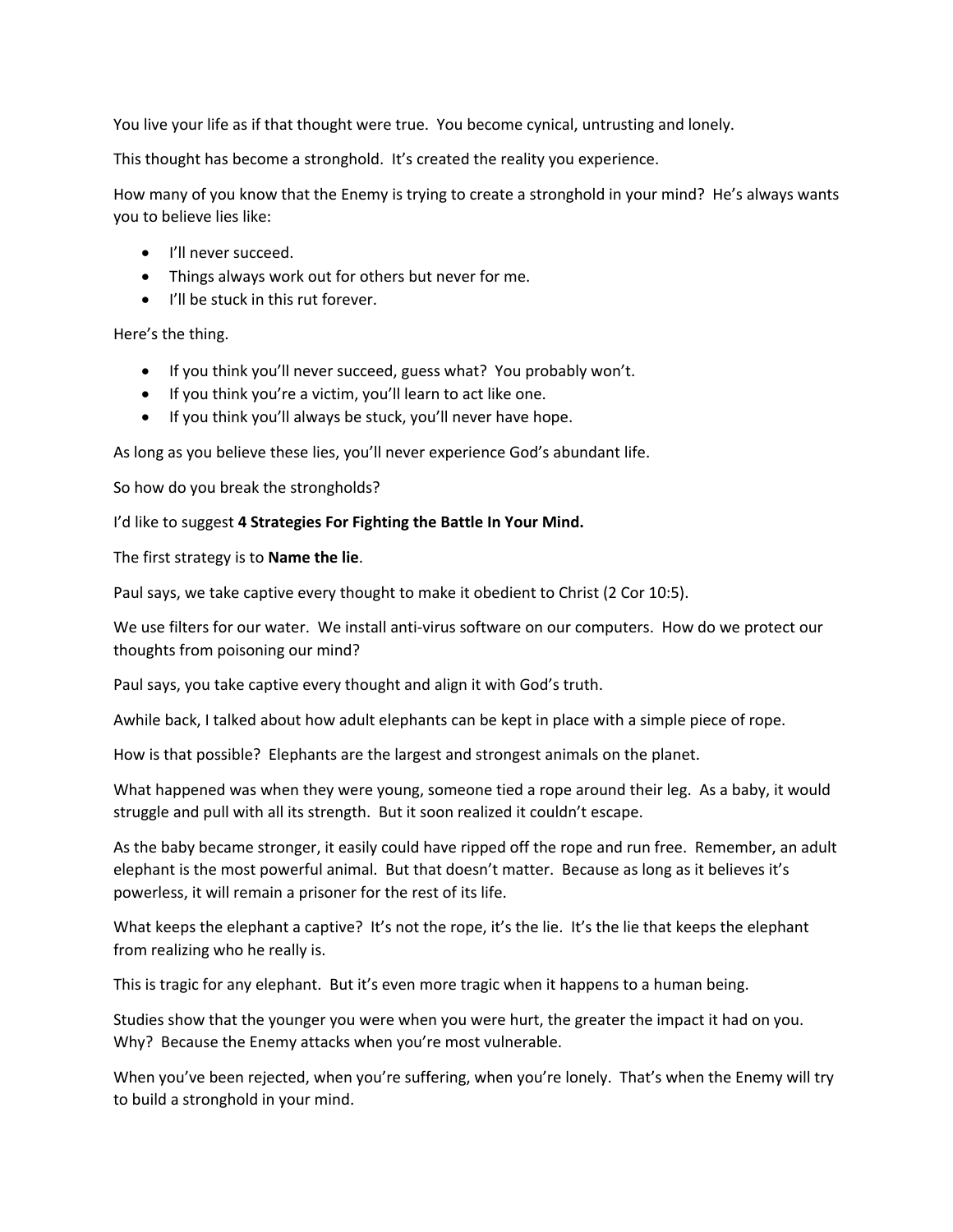- Maybe you never got attention as a child and you believed that you're unloved.
- Maybe others always got things you wanted and you believed that you don't matter.
- Maybe someone betrayed you and you believed that you're rejected.
- Maybe you were abused and you believed that you're damaged.

You need to name the line. Why? Because you can't defeat what you can't name. When you name the lie, you take its power away. To shine light into the darkness and the darkness can't overcome it.

So what lie is holding you captive?

For me, I've struggled most of my life with the lie that I'm not good enough. How about you?

Joni Eareckson Tada was paralyzed from the neck down as a teenager. She overcame her depression and anger and lived an inspiring life for God. How did she do it?

She named the lie. She says she did it by "grabbing my thoughts by the scruffs of their necks and jerking them into line. I will not allow thoughts to take me down these dark roads."

### The second strategy is to **Replace the Enemy's lies with God's truth**.

Paul says, The weapons we fight with are not the weapons of the world… they have divine power to demolish strongholds. (2 Cor 10:4)

#### What are these weapons?

God gives us armour to fight our enemy. What kind of armour are we talking about? The Bible says, we've been given:

- the belt of truth
- the breastplate of righteousness
- shoes of the gospel
- the shield of faith
- and the helmet of salvation

But all these are defensive weapons. Is there an offensive weapon we fight with? Yes, there is. It's the sword of the Spirit which is the word of God.

You see, the word of God is sharper than a double edge sword. It cuts away lies, it demolishes strongholds.

When we ran our Identity Workshop in-person, one side of the room would be covered with signs with words on them like:

- Unloved
- Ashamed
- Broken
- Inadequate

These words represent the lies that you and I have internalized about ourselves.

Now the other side of the room was covered with words like: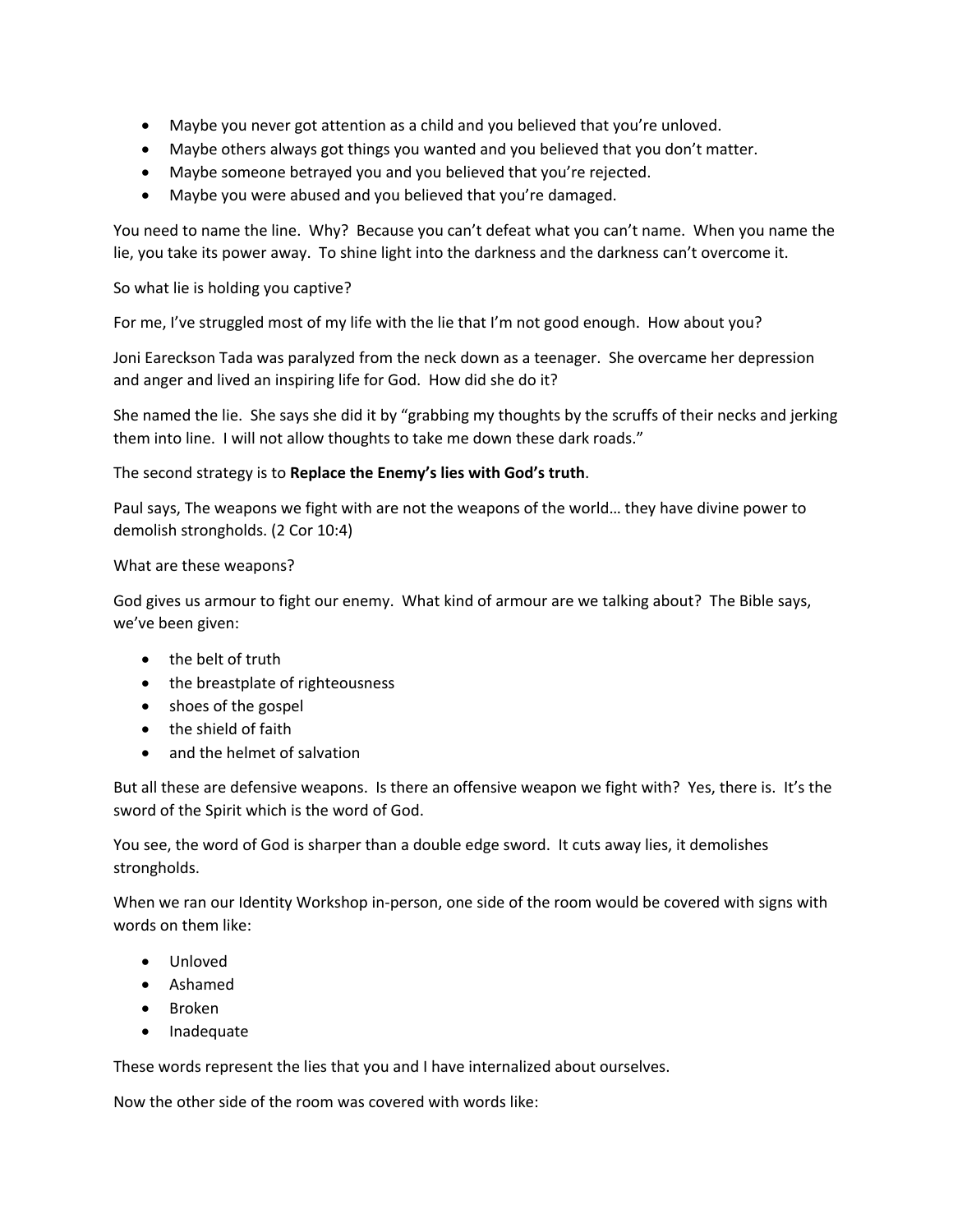- Accepted
- Valued
- Victorious
- Overcoming

We didn't just make these words up. They come from God's Word. You see, throughout the Bible, God is constantly affirming your identity. He says that in Christ,

- You are chosen before the creation of the world (Ephesians 1:4, 11)
- You are no longer condemned (Romans 8:1, 2)
- You are more than a conqueror (Romans 8:37)

What truth do you most need to claim right now? What truth do you need to feed your mind with?

Paul says,

**whatever is true, whatever is noble, whatever is right, whatever is pure, whatever is lovely, whatever is admirable—if anything is excellent or praiseworthy—think about such things… And the God of peace will be with you. (Philippians 4:8-9)**

The third strategy for fighting the battle in your mind is to **Create visual reminders**.

Organizations put up inspirational quotes on their walls. Boxers keep a photo of their opponent during training. Creating visual reminders like these are a great way focus on what really matters.

This idea didn't come from the business world or the sports world. It comes from the Bible.

God created us to be visual people. That's why throughout the Bible, God tells people to:

- Write commandments on their doorframes.
- Build memorial stones.
- Eat special meals.

These visual reminders are powerful ways to focus on what really matters.

What visual reminder can you put up in your home or your workplace?

- Maybe you can print a stylized poster of your favourite Bible verse.
- Maybe you can post a sticky note with the word "Beloved".
- Maybe you can set-up a special wallpaper on your phone or laptop.
- Maybe you can buy an art print like Rembrandt's The Prodigal Son

At the end of our Identity Workshop, there's a time for participants to think about what truth impacted them the most. Each person receives a laminated Identity Card. On it, they write down the word or phrase that God has given them.

Here's my Identity Card from four years ago.

## **[PPT – Identity Card]**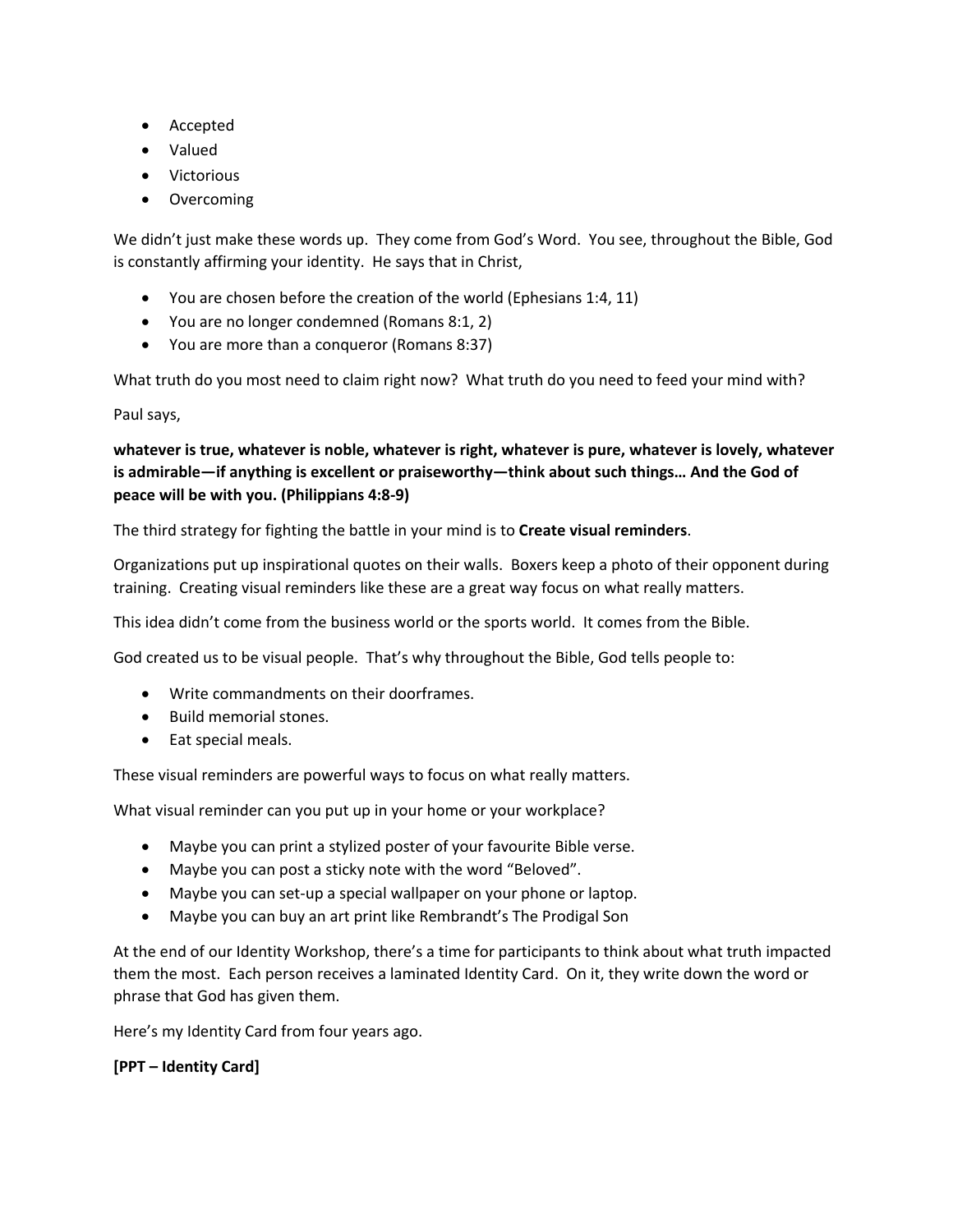I keep this in my office where I always see it. Because it's easy when things don't work out for me, or when someone lets me down, or when ministry isn't going well to fall back into my old mindset that I'm not good enough.

That's when it's helpful to have a visual reminder. I see this and remember that the most important thing about me isn't what I do, it's who I am. I am God's beloved child.

This Identity Workshop is probably the most powerful ministry that I've been part of as a pastor. At the end of September, we'll be offering an online version of this Identity Workshop. We'll be offering it on two dates.

If you're interested in learning more or signing up, check out the URL on the screen.

## **[PPT/Online Hosts: www.cornerstonechurch.ca/identity-in-christ]**

The fourth strategy for fighting the battle in your mind is to **Read God's word regularly.**

Many people have a favourite Bible verse.

- Joshua 1:9 Be strong and courageous. Do not be afraid; do not be discouraged, for the Lord your God will be with you wherever you go.
- Romans 8:28 And we know that in all things God works for the good of those who love him, who have been called according to his purpose.
- Philippians 4:13 I can do all [things] through [Christ] who gives me strength.

Memorizing Bible verses and creating visual reminders are great ways to fight the battle in your mind with God's truth.

But how many of you know that the Bible is more than just a bunch of inspirational verses? It's primarily a story. A story of God's faithfulness. A story of God's activity throughout history. A story of his mission to redeem the world through his people.

And you know what? That story is your story as well. And the only way you will ever know who you are is by discovering how your story fits in to God's story. That's when you'll find your true self and the purpose for which you were created.

But to do that, you need to know that story. You need to read God's word regularly. You need to allow God's truth to shape your thinking.

This year I'm reading through the Bible in a year again. For some of you, that might be too much, which is fine. But how can you make it a habit to read God's word regularly?

There are a lot of great resources out there. One resource we recommend is the **Read Scripture App**. You'll get a year-long Bible reading plan that's supplemented by creative animated videos that explain every book of the Bible along the way.

#### **[PPT/Online Hosts: www.readscripture.org]**

But whatever reading plan or resource you use, disciples of Jesus read God's word regularly.

So how do you fight the battle in your mind?